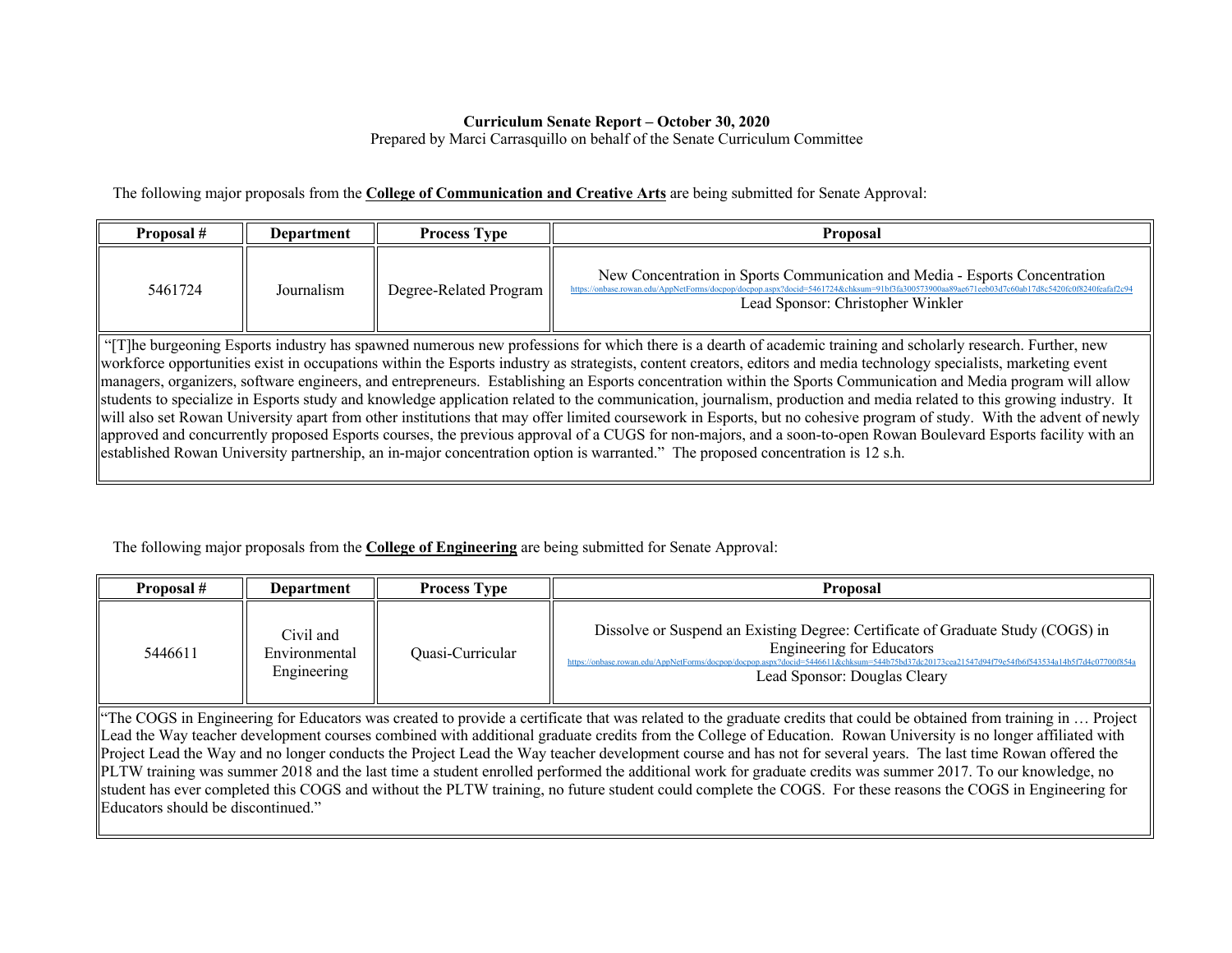The following major proposals from the **College of Engineering** are being submitted for Senate Approval:

| Proposal #                                                                                                                                                                                                                                                                                                                                                                                                                                                                         | Department                               | <b>Process Type</b>    | <b>Proposal</b>                                                                                                                                                                                                                                     |
|------------------------------------------------------------------------------------------------------------------------------------------------------------------------------------------------------------------------------------------------------------------------------------------------------------------------------------------------------------------------------------------------------------------------------------------------------------------------------------|------------------------------------------|------------------------|-----------------------------------------------------------------------------------------------------------------------------------------------------------------------------------------------------------------------------------------------------|
| 5353700                                                                                                                                                                                                                                                                                                                                                                                                                                                                            | Experiential<br>Engineering<br>Education | Degree-Related Program | New Certificate of Undergraduate Studies (CUGS) in Product Development<br>https://onbase.rowan.edu/AppNetForms/doepp/doepop.aspx?docid=5353700&chksum=7616b754cd8ba510e605b2e6276c172e70ee3c30fb4606fce3fbfa85e89ae988<br>Lead Sponsor: Erik Brewer |
| "The product development process is an integral part of any engineering environment. The proposed [12 s.h.] CUGS will teach students in essential product<br>development skills and contribute their learned expertise to the development of products in their post-academic careers. As such, the certification and skills provided<br>will provide additional value to our curriculum by fostering students to be highly marketable and valued member of a hiring organization." |                                          |                        |                                                                                                                                                                                                                                                     |

The following major proposals from the **School of Earth and Environment** are being submitted for Senate Approval:

| Proposal # | Department | <b>Process Type</b>    | Proposal                                                                                                                                                                                                                                                 |
|------------|------------|------------------------|----------------------------------------------------------------------------------------------------------------------------------------------------------------------------------------------------------------------------------------------------------|
| 5475158    | Geology    | Degree-Related Program | New Certificate of Undergraduate Study (CUGS) in Global Climate Change<br>https://onbase.rowan.edu/AppNetForms/docpop/docpop.aspx?docid=5475158&chksum=5d94f6970c6caf2b09cba17c439b049888aaea254ff25558ed443162594e0b31<br>Lead Sponsor: Kristyn Voegele |

 $\parallel$  "[T]his CUGS is designed to provide students from non-geology and non-environmental science disciplines a fundamental background in, and basic understanding of, the Earth's climate system (both in the past and present) from a geologic perspective. Students will learn how to examine and analyze climate data to understand climate change impacts at varying spatial and temporal scales. This knowledge can be applied to careers in many diverse fields, such as environmental engineering, biology, education, and business, or simply to live more informed about our world and the changes it is experiencing. To earn this CUGS, students may choose a path that requires 3-7 credits of pre-requisite courses (GEOL01.102 Earth Through Time and STAT02.260 Statistics 1) or they may choose to take alternative elective courses (requiring different prerequisites). Thus, by using small course banks rather than a short list of required courses, we are providing students flexibility to enter the CUGS from different disciplines and the ability to customize the CUGS courses they take toward their interests. The total number of required credit hours for this CUGS is 13-14 s.h. This CUGS will also increase awareness of Geology and is expected to help our new department grow."